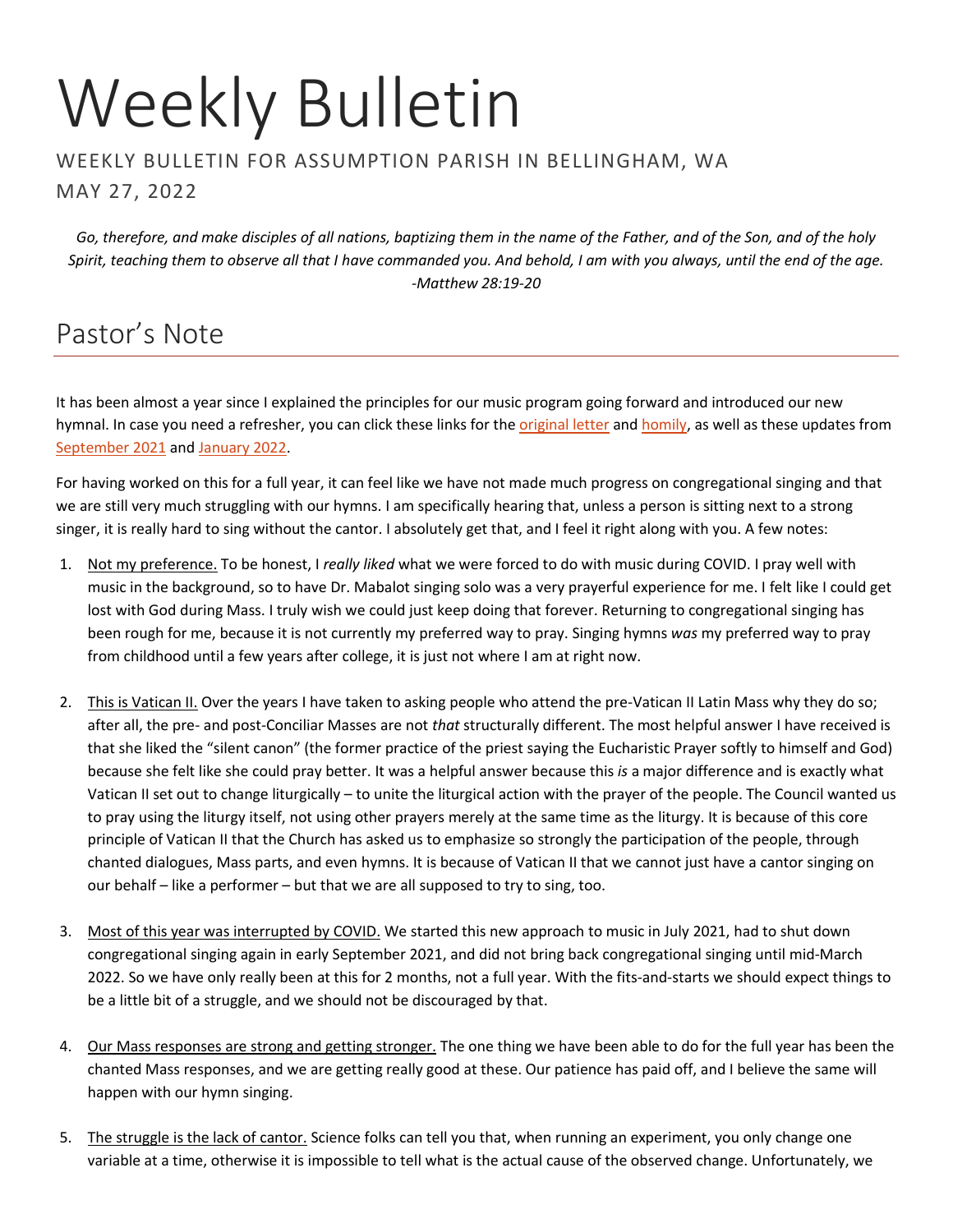changed hymnals, started chanting the Mass, and stopped mic'ing the cantor all at the same time, so it has been hard to tell exactly what is working and what is not. However, with the Mass chants now fairly stable and Dr. Mabalot's effort to use, in almost every case, hymn tunes that were part of the previous hymnal, it is becoming clearer that the primary struggle is the lack of mic'ed cantor. I have been of a mixed mind about what to do about this, though. On the one hand, we *could* mic the cantor again, but we cannot settle, long-term, for a performance mentality (cf. point about Vatican II), and eventually we do need to phase out the cantor during congregational singing. On the other hand, we are all still learning, and a cantor is really helpful for learning, like training wheels when learning to ride a bike, so maybe we went too far too soon. On the third (?) hand, even with its focus on participation, the Vatican II music documents do allow for a balance between reflective pieces sung by a choir and congregational pieces sung by the people, and once we have our choir back that balance may really help the feel of things.

6. Chanted Eucharistic Prayer is optional. You may have noticed that I have stopped chanting the Eucharistic Prayer on most Sundays. This is because of some helpful conversations I had with people who "did not like the chanting" or found it "distracting". When I pushed on what exactly they meant by that, one parishioner told me that it felt too much like a performance, which was a real lightbulb moment for me. As I explained in my letter on [why I chant](https://jeffreyhmoore.files.wordpress.com/2022/01/2022-01_why-i-chant-the-mass.pdf) the Mass, I do not think the Church gives me an option with the chanted dialogues, but I *do* have an option with the Eucharistic Prayer. Given that the Eucharistic Prayer is the part that is going to feel most like a performance anyway, I stopped chanting it during Lent to see how things would go and if that would be an appropriate compromise. I still plan to chant it during "fancier" Masses, similar to how I chant the Gospel on Christmas and Easter, and I am currently trying to determine what Masses count as sufficiently fancy.

Thank you, deeply, for your patience as we re-learn how to sing together following COVID. I remain convinced that the longterm joy and unity of our liturgy will benefit from the work we are putting in now.

May the Lord bless you always,  $\overline{\mathcal{H}}$ .  $\mathcal{M}_{\text{G2L}}$ 

## Archdiocesan News

#### World Youth Day 2023 (August 1-6, 2023 – Lisbon, Portugal)

World Youth Day (WYD) is a worldwide encounter with the pope celebrated about every three years in a different country. WYD is open to all youth and young adults who want to take part in a festive encounter centered on Jesus Christ together with their peers. To learn more, [click here.](https://archseattle.org/for-parishes/for-parishes-youth-ministry/world-youth-day-2023/)

#### New Assistant Superintendent

The Office for Catholic Schools is happy to welcome Connor Geraghty as its new Assistant Superintendent of Mission and Catholic Identity. To [learn more](https://seattlearch.box.com/s/o5tdc10ufgl9ncafcm0a0mgoh2mqshb5) [click here.](https://seattlearch.app.box.com/s/o5tdc10ufgl9ncafcm0a0mgoh2mqshb5)

## Parish News

#### No Daily Mass on June 2

Fr. Moore is out of town over the next several days. There will be visiting priests filling in at all Masses except **Thursday, June 02**. In place of Mass, exposition will be extended to 8:00 a.m. on that day.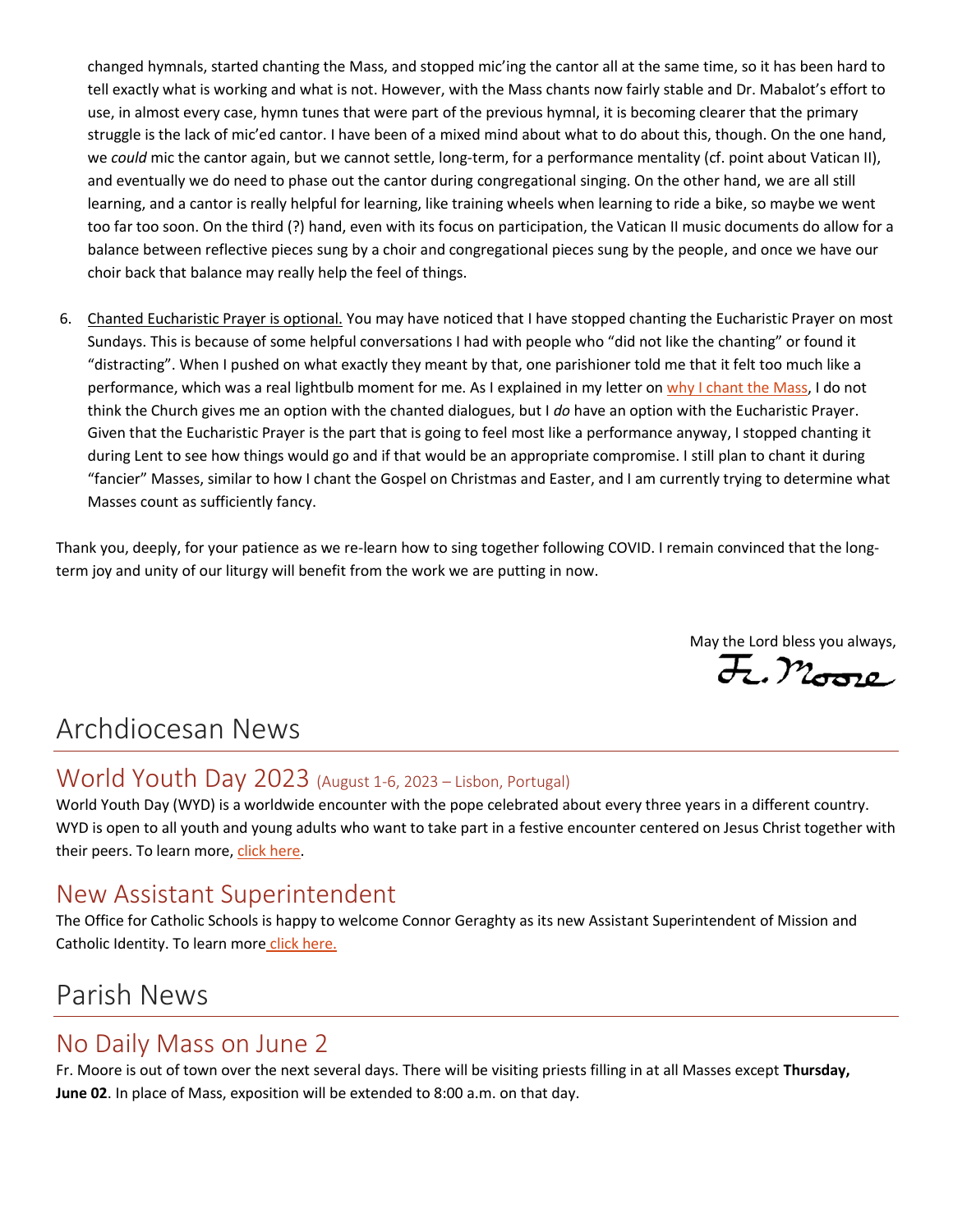#### New Seating Arrangement

Thank you to everyone who provided feedback to Fr. Moore about our distancing section. For this next phase, we have rearranged things such that: **each of the four sections in the nave has distanced pews in the back of the section. Masks are still required in these pews.** These pews are still six-foot distanced and, because they are behind people who are unmasked, should be just as safe as they were previously. However, even though we still have the same number of distanced pews (10), spreading them out between sections actually opened up a few more pews and also allows us to return to two side-by-side communion lines heading up to the front.

#### Students at Adoration

Starting next year, Fr. Moore has asked our schoolteachers to take their classes to Wednesday exposition of the Blessed Sacrament at least once a month. A few classes are going to try this out before the end of the school year over the next couple of weeks. Thank you for your patience with potential squirming and wiggling as these young Christians learn how to pray with Jesus.

### Synod Coordinator Thank You

Now that the report has been sent to the Archdiocese, a huge thank you to our Synod Coordinators [Rose Achey, Dan Anderson, Paula Martin-Zender, Mary Helene Mele, and Annie Welch] who did such an incredible job scheduling and hosting our many Synod listening sessions! They took the initiative and ran with it, allowing the process to be completely lay-led, and saving our parish staff a lot of time and energy. We have heard lots of positive feedback from the session process and hope to maintain the momentum through additional small group discussion opportunities.

#### Ski to Sea Parking

Attending Ski to Sea festivities in Fairhaven? Park at Sacred Heart and support Agape Service Project.

Agape will be operating a park-by-donation lot at Sacred Heart, 12:30-6pm on Sunday, May 29 for Ski to Sea. All proceeds support Agape's services to the farmworker community & Catholic youth programming.

## Annual Catholic Appeal Update

If you received Archbishop Etienne's follow up letter, please prayerfully consider a gift to the Annual Catholic Appeal. In addition to the ministries that support those in need, this campaign also directly supports the staff of Assumption Parish and Fr. Moore on a daily basis with a range of services from property and construction to finance, from Human Resources to Parish Stewardship. At this time, we have raised over \$43,000, almost ½ of our parish goal of \$90,914. Thank you to the many of you who have chosen to make your gift by pledging over several months, helping us reach our goal more quickly. Envelopes to make your contribution are in the Gathering Space or you can give easily by clicking on thi[s link](http://www.archseattle.org/GiveACA) or the link on our website. Thank you!

## Bellingham Chamber Chorale Spring Concert at Assumption NEXT WEEKEND!

#### *Rejoice! -- Saturday, June 4, 8:00 p.m. & Sunday, June 5, 5:00 p.m.*

Enjoy an evening of sacred and secular choral music including two of Handel's Coronation Anthems performed with a chamber orchestra! The BCC is conducted by Assumption's Music and Liturgy Director, Dr. Mabalot. Tickets are available at: TICKETS | [Bellinghm Chamber Chorale \(bellinghamchamberchorale.org\)](https://www.bellinghamchamberchorale.org/tickets)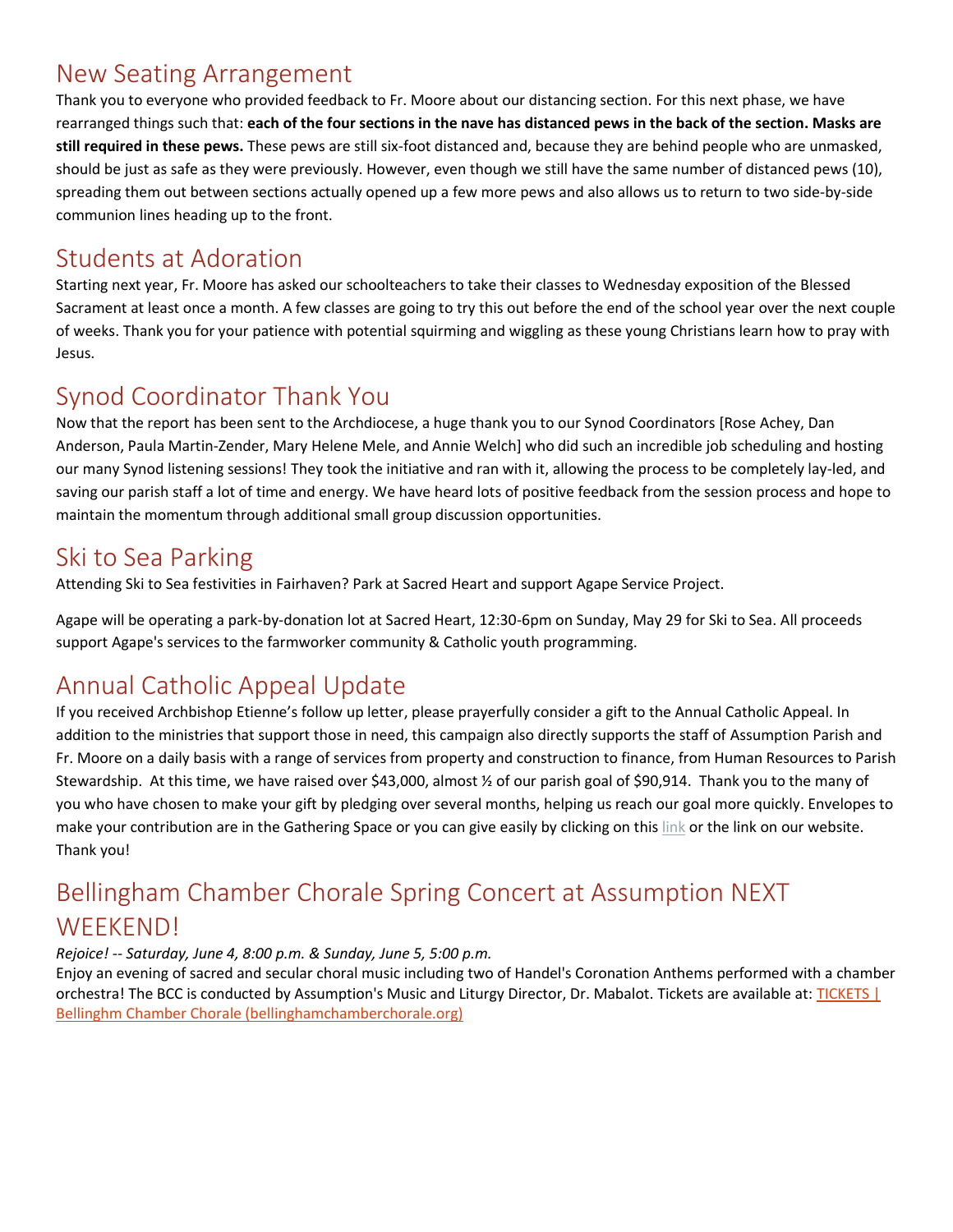## School News

### Handicap Parking

This is a reminder that parking will not be available in the church/school parking lot for the parade this Saturday, May 28<sup>th</sup> from 8 am to 2 pm. If you are a parishioner at Church of the Assumption and would like a handicap parking pass, please email the school office at [theoffice@assumption.school](mailto:theoffice@assumption.school) and we will do our best to accommodate you for parade parking. Otherwise, please do not use the parking lot for parade parking on May 28<sup>th</sup> unless you are a VIP or Gold Star Member with the parade and have received a placard from them.

## Upcoming

#### Events

- **Saturday, May 28**
	- o 12:15 pm Community Meal
- **Sunday, May 29**
	- o 9:00 am Coffee Hour, Gym
	- o 11:00 am Coffee Hour, Gym
- **Monday, May 30**
	- o Office Closed-Memorial Day
- **Thursday, June 2**
	- o 7:15 am Daily Mass **cancelled**
- **Friday, June 3**
	- $\circ$  4:00 pm 1<sup>st</sup> Friday Confessions
- **Saturday, June 4**
	- o 8:00 pm Bellingham Chamber Chorale concert
- **Sunday, June 5**
	- o 9:00 am Coffee Hour, Gym
	- o 11:00 am Coffee Hour, Gym
	- o 5:00 pm Bellingham Chamber Chorale concert

#### Sanctuary Lamp Candle

**This week the candle burns for:** Thang Huu Mai

#### Intentions

- **Saturday, May 28**
	- o 5:00 pm, Kyle Kocsis, RIP
- **Sunday, May 29**
	- o 8:00 am, Pro Pulo
	- o 10:00 am, Barry Anderson, RIP
	- o 12:30 pm, Celia Bolaños Hernández, SI
- **Tuesday, May 31**
	- o 5:30 pm, Matthew O'Neill, RIP
- **Wednesday, June 1**
	- o 7:15 am, Rebecca Mertzig, SI
- **Friday, June 3**
	- o 8:15 am, Ellen St. Hilaire, RIP

## Open Positions

*We are going to start a new, permanent section of opportunities at the parish, both paid and volunteer, so that parishioners looking to get involved know exactly what the parish needs at any moment.*

## Parish Archivist

#### **Volunteer, self-determined hours**

With a parish dating back to 1889 and buildings dating back to the 1920s, Assumption has many historical documents that are not well organized at the moment. We are seeking an archivist who is willing to wade through these documents, organize them, and bring the most interesting ones to light. Contact [frmoore@assumption.org](mailto:frmoore@assumption.org) for more information.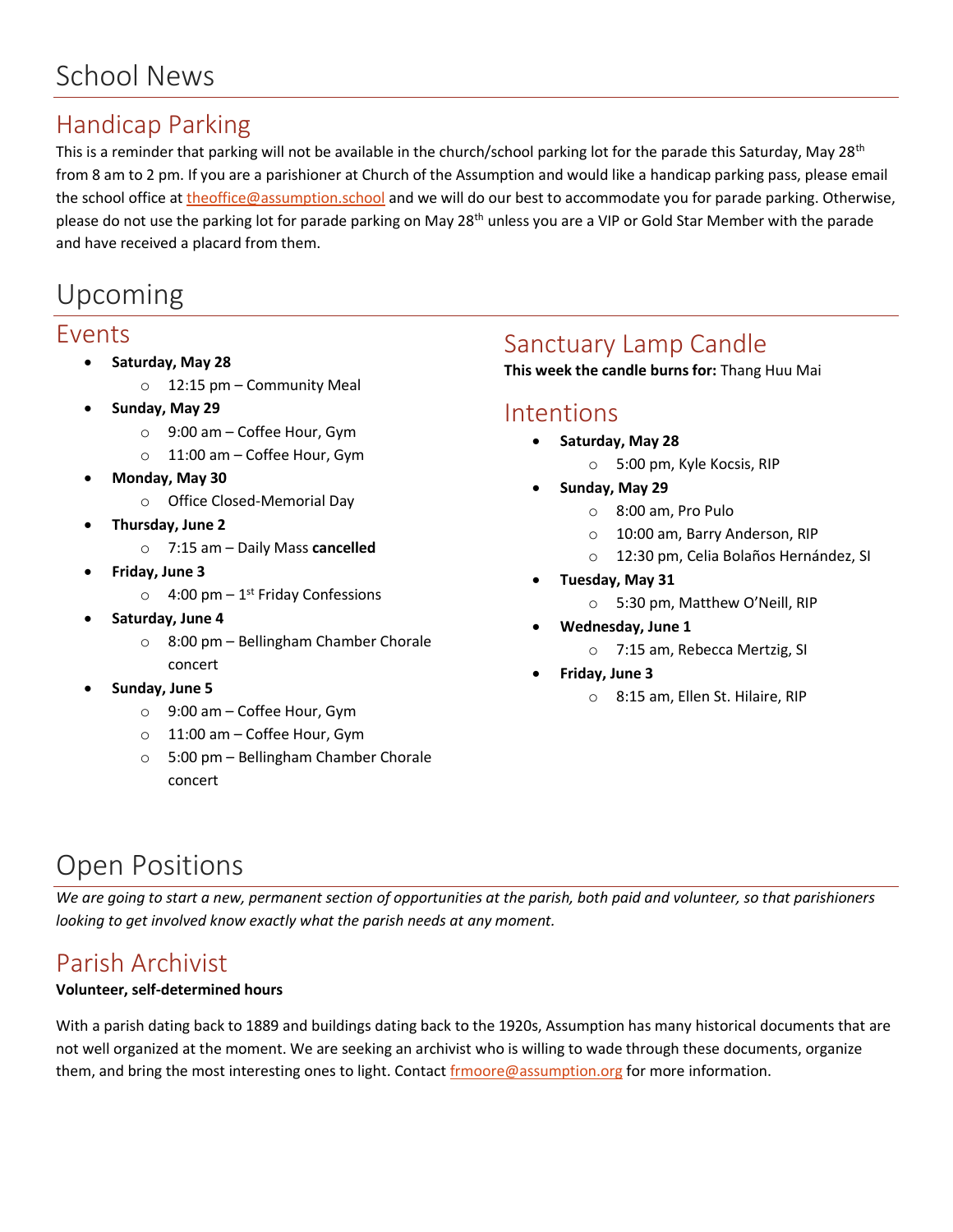# Boletín semanal

#### BOLETÍN SEMANAL DE LA PARROQUIA DE LA ASUNCIÓN EN BELLINGHAM, WA MAYO DE 27 DE 2022

*Vayan, pues, y hagan discípulos de todas las naciones, bautizándolos en el nombre del Padre y del Hijo y del Espíritu Santo, enseñándoles a guardar todo lo que les he mandado; y ¡recuerden! Yo estoy con ustedes todos los días, hasta el fin del mundo. -Mateo 28, 19-20*

## Nota del Pastor

La nota de mi párroco en la sección de inglés trata sobre el programa de música, pero nuestras Misas en inglés y en español tienen diferentes problemas con la música, así que pensé que podría hablar específicamente sobre la música en la Misa en español aquí. Algunas reflexiones:

- 1. La historia de nuestras comunidades hispana e inglesa es muy diferente. Los países con grandes poblaciones protestantes, como Inglaterra, Alemania y los Estados Unidos, han cantado himnos litúrgicos durante casi 500 años, desde la Reforma protestante. Pero en los países mayoritariamente católicos, como toda América Latina, no se cantaban himnos hasta los años 1970s u 80s. Esto significa que es muy fácil encontrar una amplia variedad de himnos, en todos los estilos diferentes, en inglés, pero es muy difícil encontrar himnos en español que no sean una traducción de un himno en inglés. Incluso los himnos escritos originalmente en español son más un reflejo de la cultura popular de la década de 1980 que una expresión de la cultura hispana profunda y multigeneracional.
- 2. En mi experiencia en Skagit Valley y cuando llegué aquí, hay quizás 10 canciones que la gente conoce en español. Estas canciones rara vez, si alguna vez, estaban conectadas con la temporada litúrgica (como la Cuaresma, la Navidad o la Pascua). Y las partes de la Misa que todos habían memorizado a menudo no usaban las palabras reales de la Misa, sino que cambiaban las frases y las palabras, lo cual es algo sumamente ilegal para hacer con la Misa. Desafortunadamente, ha sido muy difícil cambiar esto, para agregar nuevos himnos o usar partes de Misa que usen las palabras exactas de la Misa, porque muy pocos miembros de nuestra comunidad hispana leen música. Aprenden música de oído, lo que facilita memorizar una pequeña cantidad de cosas, pero dificulta aprender cosas nuevas.
- 3. La posición predeterminada de la Iglesia es que no debemos usar himnos en absoluto, sino que debemos hacer un Salmo Responsorial para las procesiones de entrada y comunión. Estos son mucho más fáciles de cantar que los himnos, y estoy considerando hacerlo en la misa en español.
- 4. Nuestra comunidad hispana tampoco ha aprendido realmente a cantar. Cuando introduje las partes de la Misa cantada en nuestras Misas en inglés, las aprendieron de inmediato. Pero durante décadas, a nuestras misas en español nunca se les enseñó ningún canto de misa, por lo que ha sido muy difícil para ellos aprender estos cantos. Me comprometo a hacerlo, porque el canto es patrimonio de todo católico, y los hispanos deben conocer el patrimonio de su fe.

Bendiciones en el Señor,<br>H., Moore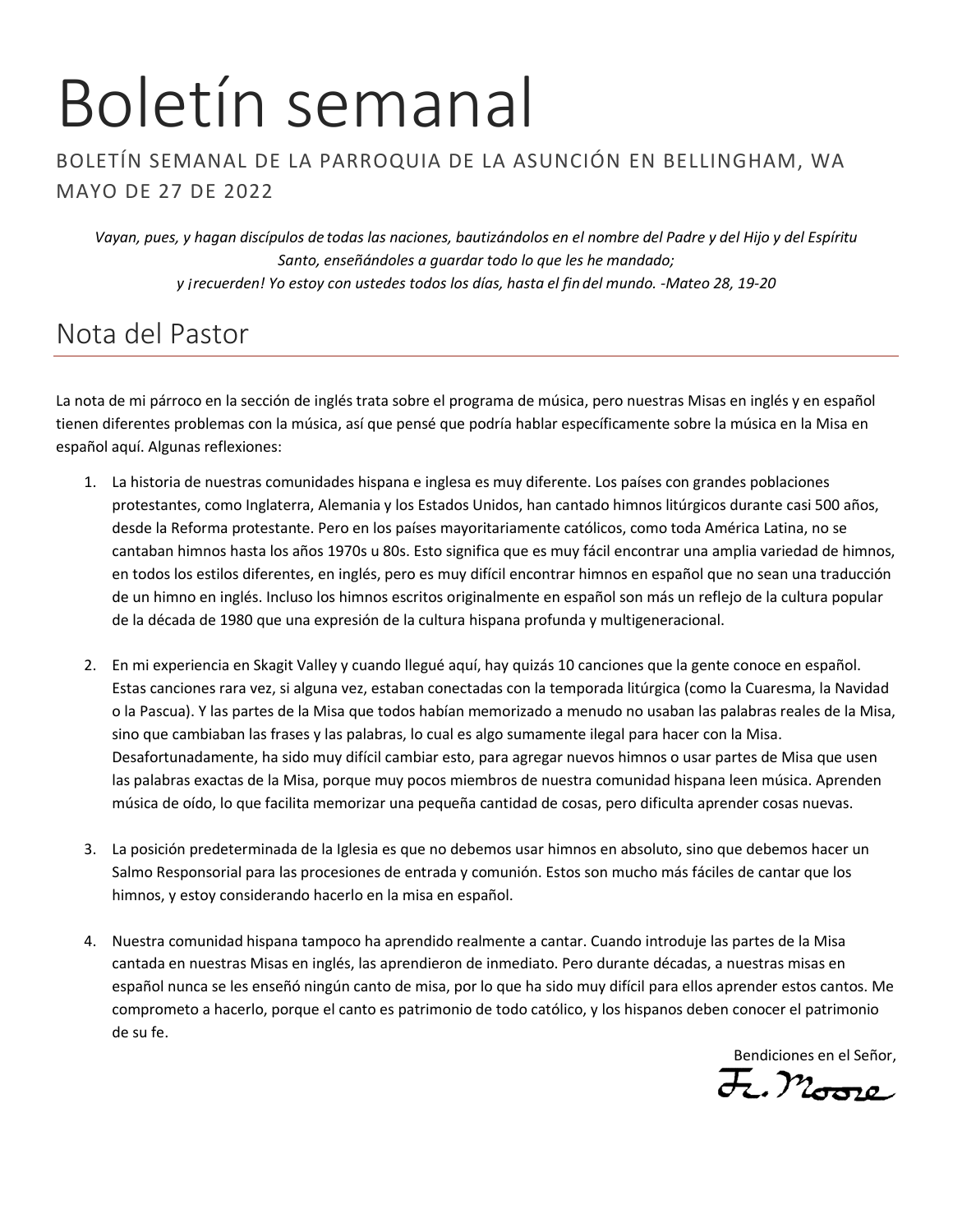#### Jornada Mundial de la Juventud 2023 (1-6 de agosto de 2023 – Lisboa, Portugal)

La Jornada Mundial de la Juventud (JMJ) es un encuentro mundial con el Papa que se celebra aproximadamente cada tres años en un país diferente. La JMJ está abierta a todos los jóvenes y adultos jóvenes que quieran participar en un encuentro festivo centrado en Jesucristo junto con sus compañeros. Para obtener más información, hag[a clic aquí.](https://archseattle.org/jornada-mundial-de-la-juventud-2023/?lang=es)

## Nuevo Superintendente Asistente

La Oficina de Escuelas Católicas se complace en dar la bienvenida a Connor Geraghty como su nuevo Superintendente Asistente de Misión e Identidad Católica. Para aprende más hag[a clic aquí](https://seattlearch.app.box.com/s/o5tdc10ufgl9ncafcm0a0mgoh2mqshb5) (en inglés).

# Noticias Parroquiales

#### Campamento para Familias

La Oficina para el Ministerio Hispano de la Arquidiócesis de Seattle le invita a celebra CAMPAMENTO PARA FAMILIAS 2022. En español y para la familia entera, este evento tiene por objetivo el celebrar y fortalecer el valor de la familia mediante talleres, juegos y momentos de oración. Todo esto alejados de la rutina diaria, el trabajo, la escuela y la tecnología. Inscripciones [aquí.](https://archdioceseofseattle-jlits.formstack.com/forms/campfam2020_copy?fbclid=IwAR1RqmMkhgzPH4I45jm22w6cBkhWRNP9flQV4eK-LNtykLbkkszstiJavu8)

## No hay misa diaria el 2 de junio

El P. Moore está fuera de la ciudad en los próximos días. Habrá sacerdotes visitantes que se presentarán en todas las misas, excepto el **jueves 02 de junio**. En lugar de la misa, la exposición se extenderá hasta las 8:00 a.m. de ese día.

#### Nueva disposición de asientos

Gracias a todos los que proporcionaron comentarios al P. Moore sobre nuestra sección de distanciamiento. Para esta siguiente fase, hemos reorganizado las cosas de tal manera que: cada una de las cuatro secciones de la nave tiene bancos distanciados en la parte posterior de la sección. Todavía se requieren máscaras en estos bancos. Estos bancos todavía están a seis pies de distancia y, debido a que están detrás de las personas que están desenmascaradas, deberían ser tan seguros como lo eran anteriormente. Sin embargo, a pesar de que todavía tenemos el mismo número de bancos distanciados (10), distribuirlos entre secciones en realidad abrió algunos bancos más y también nos permite regresar a dos líneas de comunión una al lado de la otra que se dirigen hacia el frente.

## Coordinador del Sínodo Gracias

Ahora que el informe ha sido enviado a la Arquidiócesis, un gran agradecimiento a nuestros Coordinadores del Sínodo [Rose Achey, Dan Anderson, Paula Martin-Zender, Mary Helene Mele y Annie Welch] que hicieron un trabajo tan increíble programando y organizando nuestras muchas sesiones de escucha del Sínodo! Tomaron la iniciativa y corrieron con ella, permitiendo que el proceso fuera completamente dirigido por laicos, y ahorrando a nuestro personal parroquial mucho tiempo y energía. Hemos escuchado muchos comentarios positivos del proceso de la sesión y esperamos mantener el impulso a través de oportunidades adicionales de discusión en grupos pequeños.

## Estacionamiento parade

¿Asiste a las festividades de Ski to Sea en Fairhaven? Estacione en el Sagrado Corazón y apoye el Proyecto de Servicio Ágape.

Agape operará un lote de parque por donación en Sacred Heart, de 12:30 a 6 p.m. el domingo 29 de mayo para Ski to Sea. Todas las ganancias apoyan los servicios de Agape a la comunidad de trabajadores agrícolas y la programación de jóvenes católicos.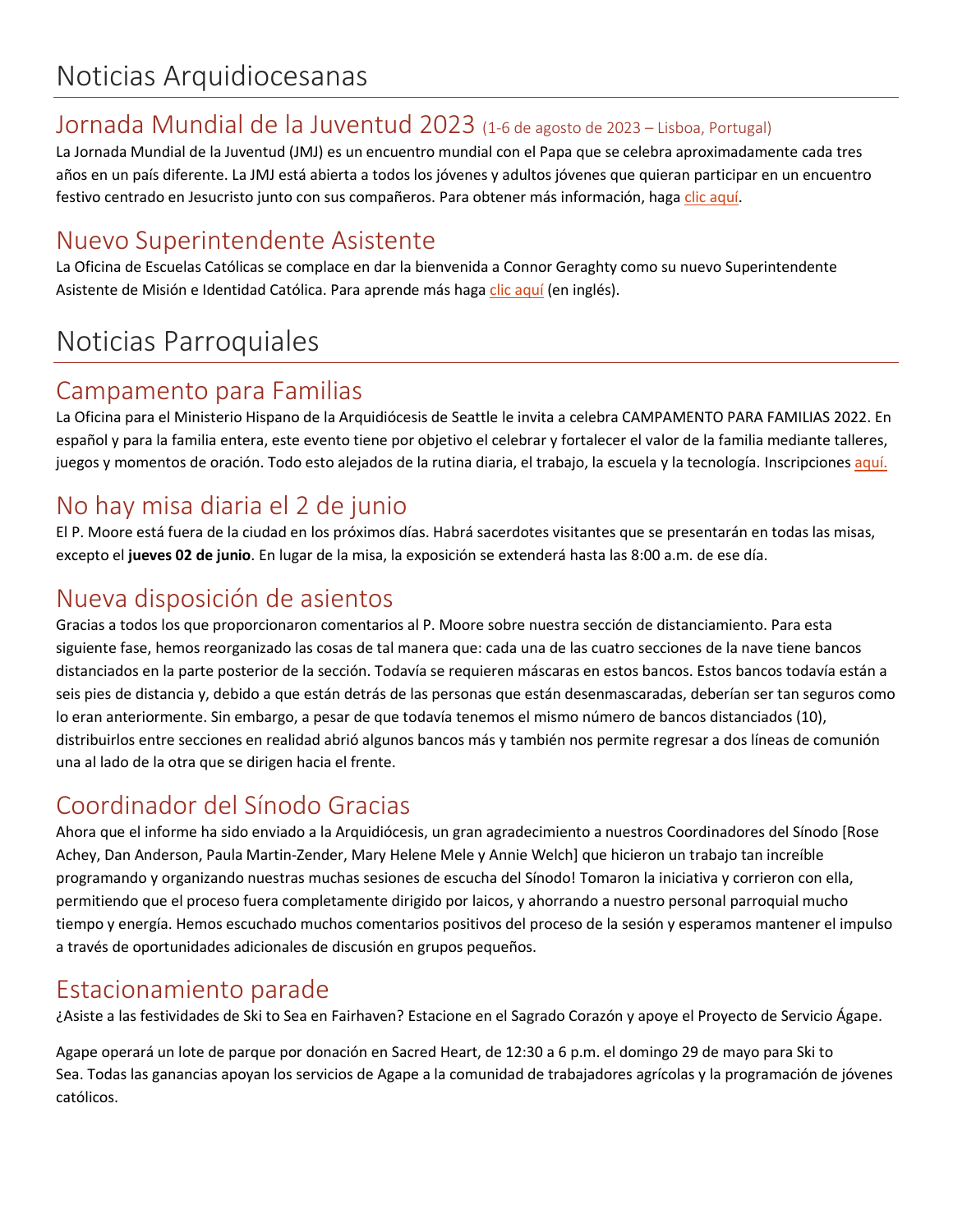## Actualización anual de la Apelación Católica

Si recibió la carta de seguimiento del arzobispo Etienne, por favor considere en oración un regalo para la Campaña Católica Anual. Además de los ministerios que apoyan a los necesitados, esta campaña también apoya directamente al personal del parroquial de asunción y el P. Moore diariamente con una variedad de servicios desde la propiedad y la construcción hasta las finanzas, desde Recursos Humanos hasta la Mayordomía Parroquial. En este momento, hemos recaudado más de \$43,000, casi 1/2 de nuestra meta parroquial de \$90,914. Gracias a los muchos de ustedes que han elegido hacer su regalo prometiendo durante varios meses, ayudándonos a alcanzar nuestra meta más rápidamente. Los sobres para hacer su contribución están en el Espacio de Reunión o puede dar fácilmente haciendo clic en est[e enlace](https://archseattle.org/dar-y-servir/oportunidades-para-dar/peticion-catolica-anual/2022-aca-proximamente/?lang=es) o en el enlace de nuestro sitio web. ¡Gracias!

## ¡Concierto de primavera de Bellingham Chamber Chorale en Assumption EL PRÓXIMO FIN DE SEMANA!

*¡Alegrarse! -- sábado, 4 de junio, 8:00 p.m. y domingo, 5 de junio, 5:00 p.m. ¡*

¡Disfrute de una noche de música coral sacra y secular, incluidos dos de los himnos de coronación de Händel interpretados con una orquesta de cámara! El BCC está dirigido por el director de Música y Liturgia de Assumption, el Dr. Mabalot. Las entradas están disponibles en[: https://www.bellinghamchamberchorale.org/tickets](https://www.bellinghamchamberchorale.org/tickets) .

## Noticias de la escuela

#### Estacionamiento para discapacitados

Este es un recordatorio de que el estacionamiento no estará disponible en el estacionamiento de la iglesia / escuela para el desfile de este sábado 28 de mayo de 8 am a 2 pm. Si usted es un feligrés en la Iglesia de la Asunción y desea un pase de estacionamiento para discapacitados, envíe un correo electrónico a la oficina de la escuela en theoffice@assumption.school y haremos todo lo posible para acomodarlo para el estacionamiento del desfile. De lo contrario, no use el estacionamiento para el estacionamiento del desfile el 28 de mayo a menos que sea un miembro VIP o Gold Star con el desfile y haya recibido una pancarta de ellos.